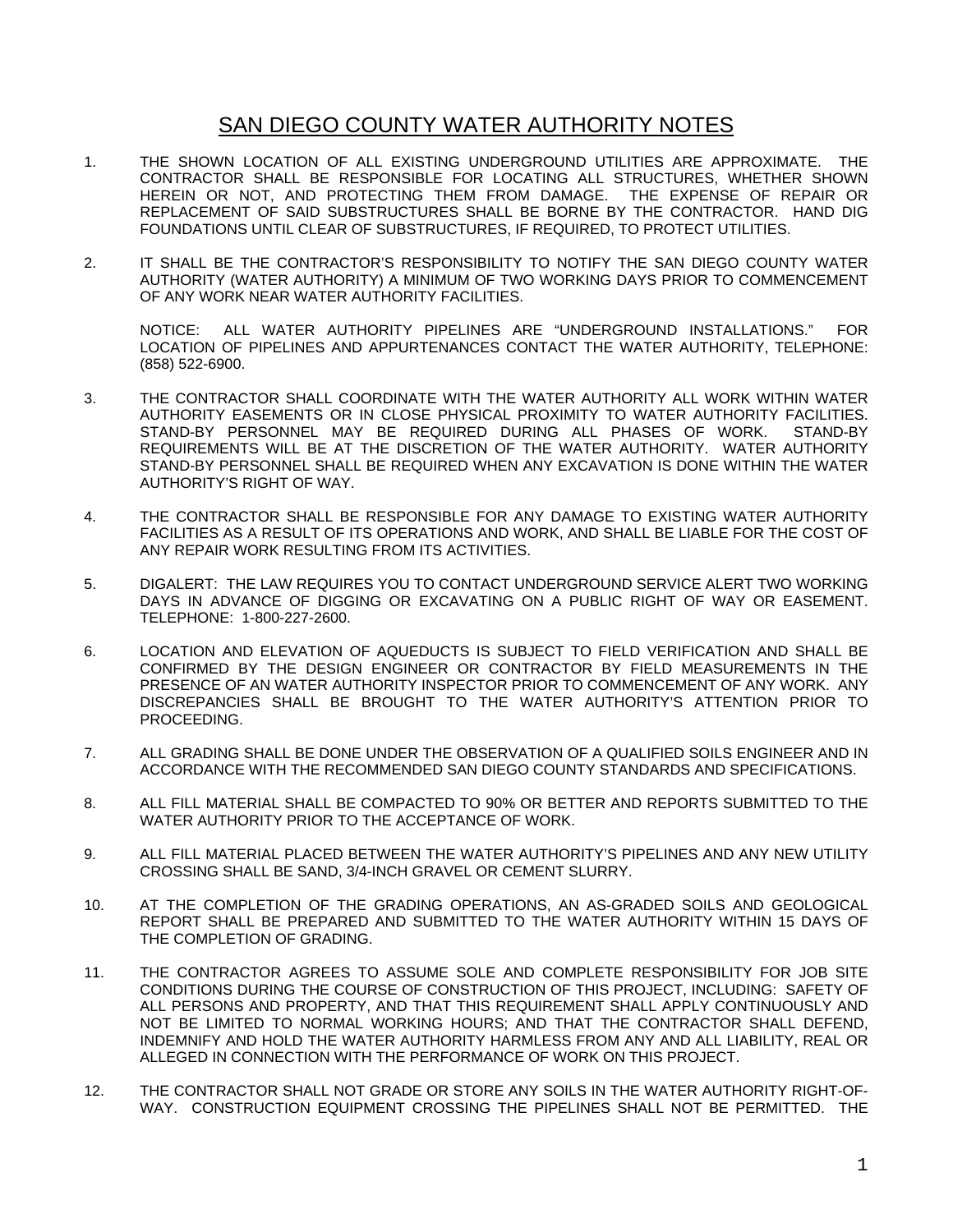CONTRACTOR WILL BE REQUIRED TO CONSTRUCT A TEMPORARY BRIDGE OVER THE PIPELINE(S) FOR EQUIPMENT CROSSINGS.

- 13. THE WATER AUTHORITY WILL NOT BE RESPONSIBLE FOR THE ENFORCEMENT OF SAFETY MEASURES AND REGULATIONS. THE CONTRACTOR OR DESIGN ENGINEER SHALL DESIGN, CONSTRUCT, AND MAINTAIN ALL SAFETY DEVICES, INCLUDING SHORING AND SHALL BE SOLELY RESPONSIBLE FOR CONFORMING TO ALL LOCAL, STATE AND FEDERAL SAFETY AND HEALTH STANDARDS, LAWS AND REGULATIONS DURING CONSTRUCTION OPERATIONS.
- 14. THE CONTRACTOR SHALL BE RESPONSIBLE THAT ANY MONUMENT OR BENCH MARK WHICH IS DISTURBED OR DESTROYED SHALL BE RE-ESTABLISHED AND REPLACED BY A REGISTERED CIVIL ENGINEER WHO IS ALLOWED TO PRACTICE SURVEYING OR A LICENSED LAND SURVEYOR AND A CORNER RECORD, CERTIFICATE OF CORRECTION OR RECORD OF SURVEY FILED AS REQUIRED BY THE LAND SURVEYOR'S ACT. THE CONTRACTOR SHALL FURNISH TO THE WATER AUTHORITY PROOF OF RECORDING.
- 15. THE CONTRACTOR SHALL FURNISH TO THE WATER AUTHORITY AS-BUILT PLANS FOR ALL IMPROVEMENTS WITHIN WATER AUTHORITY RIGHTS OF WAY.
- 16. THE CONTRACTOR SHALL REPAIR ALL DESTROYED OR DAMAGED SURFACE IMPROVEMENTS WITHIN THE WATER AUTHORITY'S RIGHTS OF WAY WITH IMPROVEMENTS OF EQUAL OR SUPERIOR QUALITY.
- 17. THE WATER AUTHORITY SHALL RECEIVE THE CONSTRUCTION SCHEDULE TWO WORKING DAYS IN ADVANCE OF START OF CONSTRUCTION. WORK DONE WITHOUT WATER AUTHORITY INSPECTION SHALL BE SUBJECT TO REMOVAL. THE PHONE NUMBER TO SCHEDULE INSPECTION WITHIN THE WATER AUTHORITY'S RIGHT OF WAY IS (858) 522-6900.
- 18. APPROVAL OF PLANS BY THE WATER AUTHORITY DOES NOT CONSTITUTE RESPONSIBILITY FOR ACCURACY OF INFORMATION NOR LOCATION OF OTHER EXISTING FACILITIES.
- 19. EXCAVATION WILL NOT BE ALLOWED UNDERNEATH WATER AUTHORITY PIPELINES UNLESS A PIPE SUPPORT SYSTEM IS DESIGNED BY A REGISTERED CIVIL ENGINEER. SUPPORT DESIGN MUST BE SUBMITTED AND APPROVED BY THE WATER AUTHORITY PRIOR TO EXCAVATION.
- 20. ALL UTILITIES MUST CROSS WATER AUTHORITY EASEMENT AND PIPELINES AT A PERPENDICULAR ANGLE. NO PARALLEL UTILITIES ARE ALLOWED IN WATER AUTHORITY EASEMENT. SEWER OR RECLAIMED WATER LINE MATERIALS MUST MEET STATE OF CALIFORNIA DEPARTMENT OF HEALTH STANDARDS COMPLETELY CROSSING EASEMENT. ALL UTILITIES TO HAVE A MINIMUM 18-INCHES OF EXTERNAL CLEARANCE TO ANY AUTHORITY PIPELINE. KEEP ALL VAULT STRUCTURES, PULLBOXES, VALVES, CONTROLLERS, BACKFLOW PREVENTERS, MANHOLES, TRANSFORMERS, HEADWALLS, ETC., OUTSIDE OF EASEMENT.
- 21. IF REQUIRED, THE CONTRACTOR SHALL RELOCATE CATHODIC PROTECTION TEST STATIONS IN ACCORDANCE WITH THE SAN DIEGO COUNTY WATER AUTHORITY STANDARD SPECIFICATIONS. THE CONTRACTOR SHALL CONTACT THE WATER AUTHORITY TWO WEEKS PRIOR TO COMMENCEMENT OF WORK IN ORDER TO SCHEDULE THE RELOCATION PROCEDURES AND INSPECTION.
- 22. ALL ENCROACHMENTS SHALL BE INSTALLED AND MAINTAINED IN A SAFE AND SANITARY CONDITION AT THE SOLE COST, RISK AND RESPONSIBILITY OF THE PROPERTY OWNER AND SUCCESSORS IN INTEREST WITHOUT EXCEPTION, INCLUDING BUT NOT LIMITED TO ANY DAMAGES TO OR ARISING FROM THE ENCROACHMENTS CAUSED BY THE WATER AUTHORITY'S MAINTENANCE OR CONSTRUCTION REQUIREMENTS.
- 23. IRRIGATION IS SHOWN DIAGRAMMATICALLY FOR VISUAL CLARITY. ALL VALVES, FERTILIZER INJECTION SYSTEMS, THRUST BLOCKS, BACKFLOW PREVENTERS, FLOW SENSORS AND ANY OTHER APPURTENANT IRRIGATION EQUIPMENT SHALL BE LOCATED OUTSIDE THE SAN DIEGO COUNTY WATER AUTHORITY'S EASEMENT.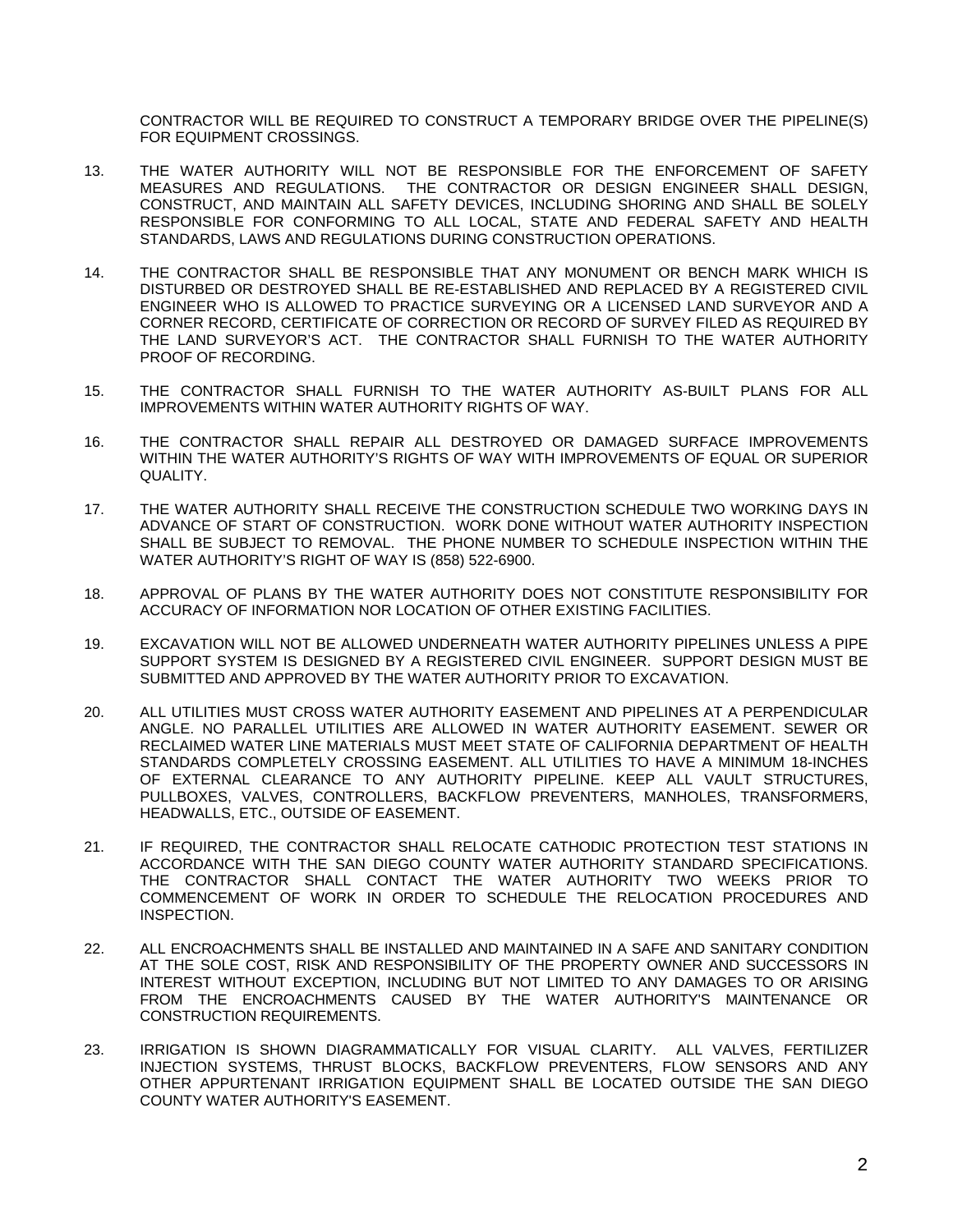## **ENGINEER OF WORK DECLARATION**

To be incorporated on any design or any projects that will require a plan review by Water Authority staff.

> I, HEREBY DECLARE THAT I AM THE ENGINEER OF WORK FOR THIS PROJECT, THAT I HAVE EXERCISED RESPONSIBLE CHARGE OVER THE DESIGN OF THE PROJECT AS DEFINED IN SECTION 6703 OF THE BUSINESS AND PROFESSION CODE, AND THAT THE DESIGN IS CONSISTENT WITH THE PREVAILING STANDARDS OF THE ENGINEERING PROFESSION FOR SIMILAR WORK.

> I UNDERSTAND THAT THE CHECK OF PROJECT DRAWINGS AND SPECIFICATIONS BY THE SAN DIEGO COUNTY WATER AUTHORITY IS CONFINED TO A REVIEW ONLY AND DOES NOT RELIEVE ME, AS ENGINEER OF WORK, OF MY RESPONSIBILITIES FOR THE PROJECT DESIGN.

ENGINEER OF WORK

\_\_\_\_\_\_\_\_\_\_\_\_\_\_\_\_\_\_\_\_\_\_\_\_\_\_\_\_\_\_\_\_\_\_\_\_\_\_\_\_\_\_\_\_\_\_\_\_\_\_\_\_\_\_\_\_\_\_\_\_\_\_

SIGN DATE RE NUMBER

Revised 08/03/2021

Page 1 of 1